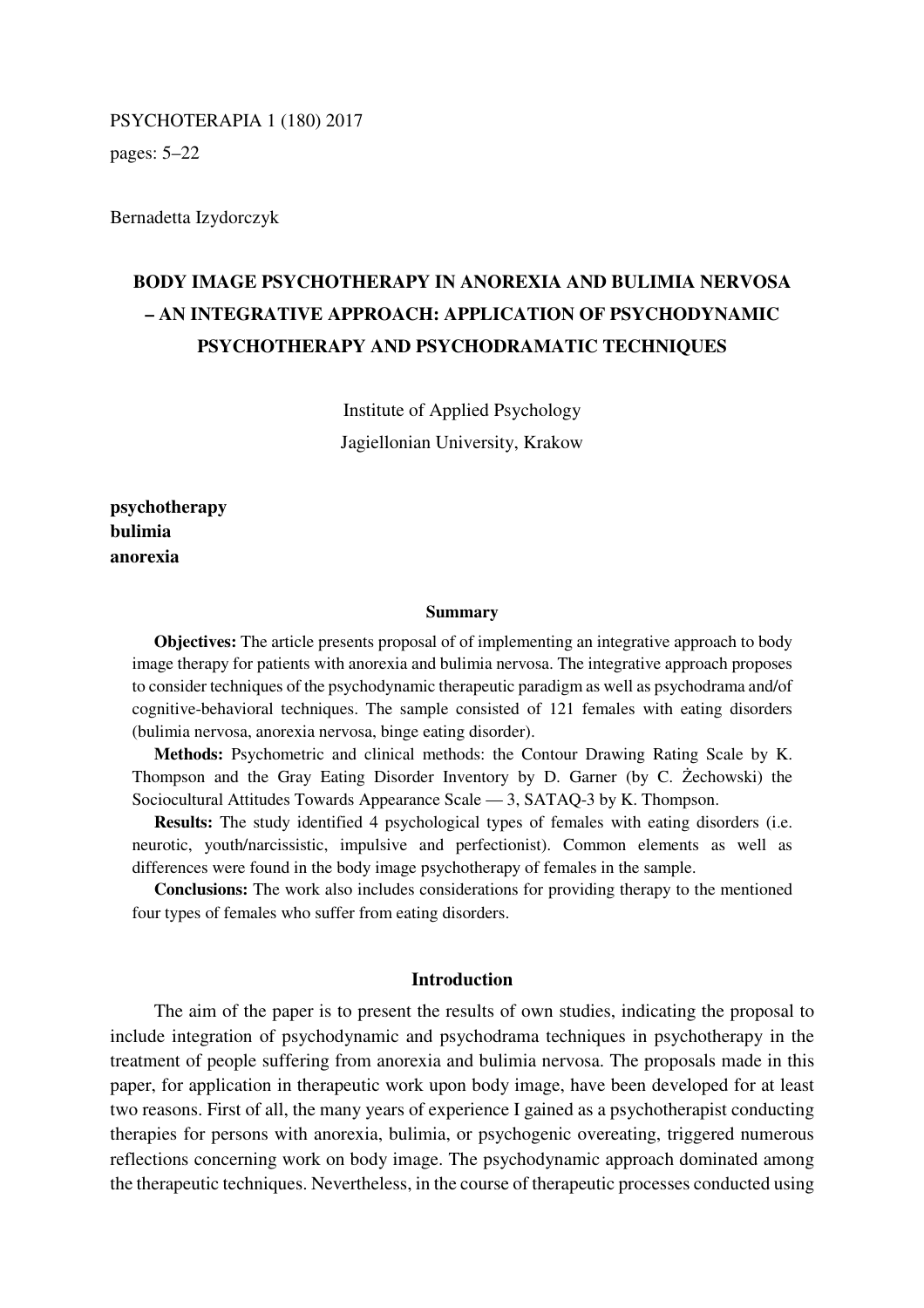psychodynamic approach, attempts have also been made to include techniques based on action into efforts focused on reducing body image distortions and getting an insight into psychological mechanisms underlying body image distortions. The most frequently used ones included behavioral – cognitive techniques, and psychodramatic techniques (groups or monodrama therapy). Second of all, the results of own studies concerning attitudes towards the body in women with eating disorders indicated significant differences existing between study subjects, regarding the presented profile of psychological characteristics profile and attitudes towards the body [1].

It is worth pointing out that the psychodynamic approach (both in explaining psychological mechanisms of eating disorders, and in the interpretation and discussion of results), is not in contradiction with the suggestion that in the complex therapeutic process it is worthwhile to consider the integration of psychodynamic therapy with therapy based on action and psychodramatic techniques. This applies in particular to therapeutic work on distorted body image.

Statistical analysis of the results of studies performed on the population of 121 women suffering from eating disorders allowed to distinguish among them four different profiles of psychological characteristics, as well as emotional and cognitive attitude towards the body. Those profiles have been called psychological types of women with eating disorders, and as it has been suggested to consider - in body image therapy process - each of the psychological types distinguished, to integrate various therapeutic techniques, e.g. the psychodynamic approach with psychodramatic techniques as well as the behavioral- cognitive ones. Third of all, the differences observed within groups, between persons suffering from anorexia and bulimia nervosa, which concerned experiencing of one's bodily integrity and body image, may be in connection with the profile of psychological (personality) characteristics of those people. The process of therapy – lasting in time – of the group of patients discussed, as well as the factors referred to above may justify the introduction of various therapeutic techniques in the psychotherapy of people with eating disorders. Due to the specificity and diversity of therapeutic techniques, suggested for consideration in the psychotherapy of distorted body image in patients with anorexia and bulimia nervosa, the proposed approach has been called integrative one.

Anorexia and bulimia nervosa are diseases in which "the soul suffers and the body is ill at the same time"[2]. Medical and psychological means applied in order to protect the body against self-destruction are important elements of every stage of treatment concerning people with anorexia or bulimia nervosa. Psychologically based efforts to stimulate the healthconscious attitudes to the body and behavior during psychotherapy process are important in the recovery process such people go through. In the entire treatment process, it is vital how to work upon distortions of body image in people suffering from anorexia and bulimia so that the treatment is effective and leads to recovery.

Corporeal and spiritual existence of a person form an indissoluble whole [2, 3]. From the perspective of theories of psychoanalysis, one can perceive anorexia or bulimia nervosa as a group of chronic somatic diseases which – irrespective of how they are named in the medical language – invariably have self-destructive consequences for the person suffering from them, both physical and psychic ones [2, 3].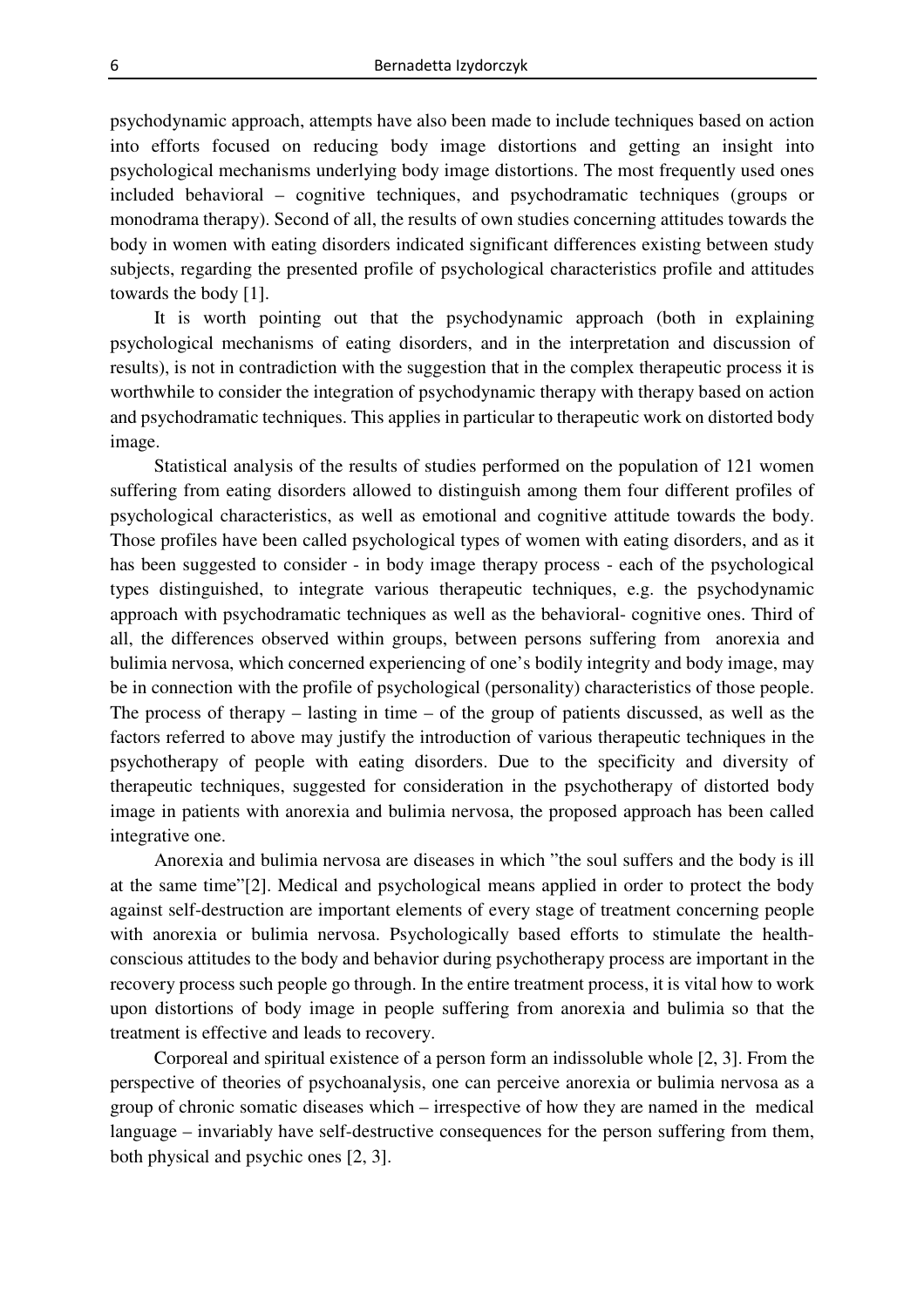Contemporary psychiatric and psychological literature confirms the necessity of multifaceted approach to treatment of that group of patients. The research conducted in recent years indicates that it is justified to depart from therapeutic models focused in treatment upon a specific type of disease, and concentrate instead upon the trans-diagnostic model, in which the direction of treatment is adjusted not only to diagnosis of nosological units, but also to the psycho-social mechanisms of eating disorders [4-11].

Defining, in the process of body image distortions therapy, the approach referred in this paper as integrative one, we point out the nonexclusive multifaceted type and variety of psychological mechanisms underlying body image distortions and experiencing one's own body. In the understanding of the genesis of psychological mechanisms that form the background of the health problem discussed here, both the contemporary theories of psychoanalysis, psychodynamic approach [2-5], and cognitive theories of dissatisfaction with the body [6-11] or socio-cultural theories [12-18] have been taken into account. I understand the socio-cultural influence of mass media also as recognition of the vital role of internalized family-derived patterns in the development of the image of corporeality in a person suffering from anorexia or bulimia nervosa.

The research problems concerning the issue of diagnosis and psychotherapy of eating disorders are reflected also in Polish literature of the subject, nevertheless those studies have been made on small populations of subjects [1, 2, 7-11, 19-34].

As regards contemporary research, published in the years 2014-2016, referring to the issues of integrating various approaches in eating disorders psychotherapy, it is worth indicating the presence of such reports, which concern the integration of psychodynamic approach with behavioral-cognitive one [35-38]. Empirical studies reported in the publications from recent years (2010-2016) refer mainly to the area of integrating various forms of therapy of eating disorders, yet rarely do they directly allude to the integration of psychodynamic therapy with psychodrama techniques [39, 40].

Taking into account the fact that empirical descriptions of research concerning psychotherapy of body image distortions - concerning the Polish population of people suffering from eating disorders – are significant due to the ever valid need to search for efficiency in treatment of such people; thus the research in that subject was initiated.

In the introduction to this paper, the main reasons have been provided, explaining why the notion of integrative approach in the process of psychotherapy of body image distortions has been introduced. It is worthwhile to take into consideration yet another important factor, which allows to explain the heterogeneous experiencing of one's own corporeality and the level of body image distortions in eating disorders. That factor is personality structure of persons suffering from anorexia, bulimia, or compulsive overeating; that structure is usually differentiated and independent of medical diagnosis. In the theoretical assumptions made for the model of own studies, as well as the assumed attitude to psychotherapy of body image distortions in women with anorexia, bulimia, or compulsive overeating, reference was made – among other things - to the model of pathologies in the organization of personality structure, suggested by Otto Kernberg [34]. It has been assumed that, independent of the diagnosis of anorexia and bulimia nervosa in a given person (ICD10), each of them demonstrates a differentiated type of personality structure: from neurotic one to borderline cases and psychotic structure. Not only the manifestation and its intensification, but also (or perhaps first of all) the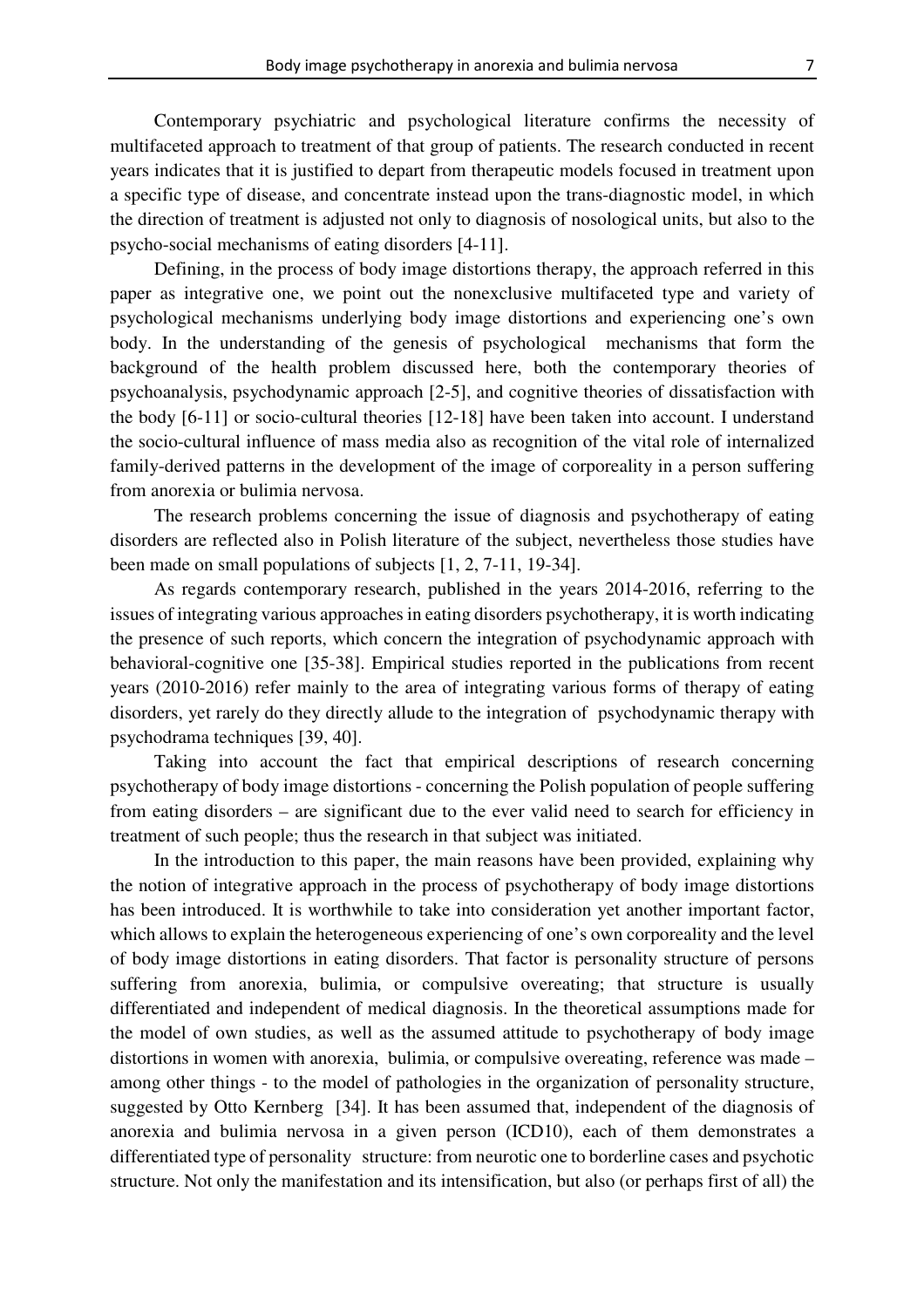level of pathology in the organization of personality structure, determine the direction and psychotherapeutic procedures applied in the course of the entire treatment process. It should be noted that a vital structure, which undergoes destabilization in the course of the disease, is the emotional and cognitive experiencing of one's corporeality (structure of corporeal ego). The patient suffering from anorexia or bulimia nervosa has many differentiated defects in the emotional and cognitive experiencing of one's body (negation of one's body), as well as defects in the perception of stimuli coming from the body. We refer here to the difficulties occurring in differentiation between hunger and satiety. When a person is not able to realize her/his own frustrated needs, emotional deficits, and is unable to solve her/his internal conflicts, such a person most often suffers from a somatic disease and experiences manifestations from the body. It is through the body that we often get to know the symbolism of denied internal conflict in a person suffering from anorexia or bulimia nervosa.

In the complex process of treatment (medical, psychotherapeutic, and dietary treatment) of the discussed group of patients, multiple directions of treatment are invariably considered, which depend on the theoretical therapeutic paradigm assumed in treatment. Each of the theoretical paradigms assumed in psychotherapy (e.g. psychodynamic, behavioral-cognitive, humanistic-existential, or systemic one) in a sense imposes the goal-focused intervention techniques used in therapy, the goal being recovery; this also implies the equalization of disturbances in cognitive and emotional experiencing of one's corporeality.

In the research assumptions I made and the goal of therapy concerning the psychotherapeutic process, including efforts to change the distorted body image in a person suffering from anorexia or bulimia, those efforts may be multidirectional and may indicate – in various stages of treatment – the therapeutic procedures valid for the process of corrective changes. On the one hand, the directions and therapeutic techniques applied in working upon correcting the body image will depend on the aggravation of anorectic or bulimic manifestations. On the other hand, the therapeutic procedures applied will depend on the personality structure of the patient (neurotic, borderline type, psychotic one). Each of the personality structures mentioned, manifests a – specific for a pathology of given structure – differentiated configuration of intensification of psychological traits and socio-culturally developed attitudes towards the body, which determine the strength of destructive (restrictive or impulsive one) behaviour towards the body in the examined patients. It seems understandable that the domination and constellation of specific socio-cultural psychological conditions (internal conflicts concerning the process of separation and individualization of image) as well as specificity of destructive behaviour towards the body, in persons with neurotic organization of personality structure, determine another direction of therapeutic procedures in work on body image, than in case of persons who have borderline or psychotic personality structure. It may be assumed – in congruence with the basic assumptions of organization of personality structure pathologies acc. to the object relations theory – that persons with symptomatology of anorexia or bulimia nervosa, with borderline or psychotic personality structure, shall manifest definitely higher level of psychopathology of the corporeal ego structure (body image) and shall experience their own corporeality in a more destructive (self-destructive) manner [8,26,71].

The process of treatment of people suffering from anorexia and bulimia, implemented in accordance with the standards of contemporary science (medical and psychological one) should use the so-called specific (intentionally planned medical and psychotherapeutic activities, in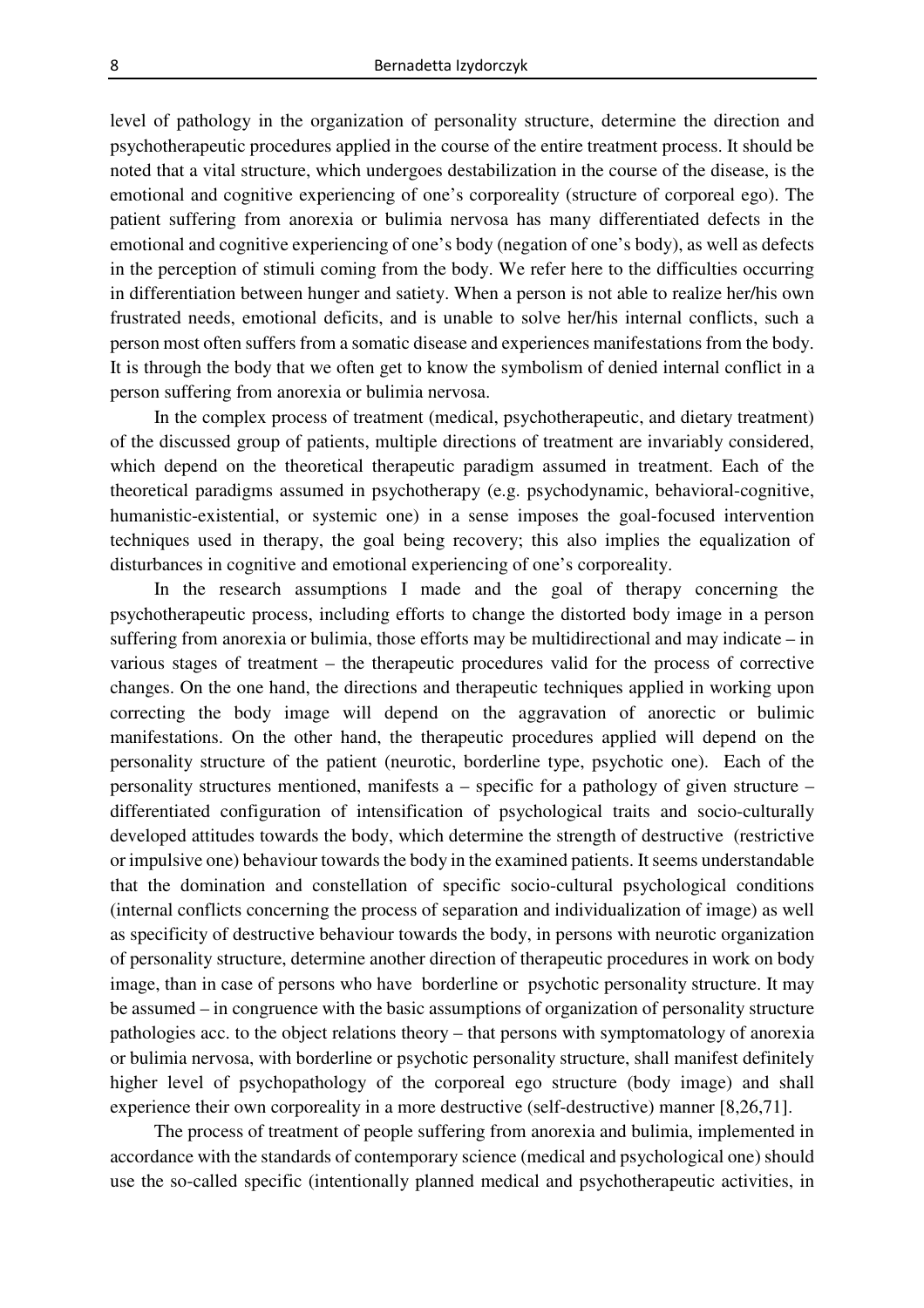line with the theoretic paradigm concerning the understanding of psychopathology of the disorder and psychotherapy process, as assumed by the therapist), and non-specific (universal) agents, supporting the therapy of patients. They include, first of all:

- therapeutic relation focusing on the development of cooperation (alliance between the patient and the therapist/doctor),
- evoking positive emotions in the relation with the doctor/ therapist, and negative emotions in relation to the previous life experiences, as well as evoking emotions that are adequate to the recent events,
- gaining new knowledge, acquiring new skills, and practising new behavior patterns.

Besides the factors listed above, important influence upon the course of treatment in such persons is also exerted by other elements, e.g. the present psychophysical condition of the patient. In many situations, for example in the condition of physically wasting the body (that is, physiological parameters related to health state, e.g. arrhythmia of the heart, too low body weight, have to be corrected immediately, as they constitute a life threatening condition, and may lead to death) the people suffering from anorexia or bulimia nervosa need to be treated as inpatients. In such cases, no psychotherapeutic efforts make sense, which are undertaken to make the patient aware of the internal conflicts and psychological mechanisms s/he is not aware of, underlying eating disorders. The patient is so destroyed physically that s/he is not able to work intellectually or use her/his emotional resources. Psychological assistance for the regulation of behavior towards the body often requires supporting the decision about hospitalization, which is not always accepted by the patient, arousing resistance and denial of the reasoning of the doctor and therapist. The patients suffering from anorexia nervosa, not only of restricting type, block their emotional experience of the body – due to multiple psychological mechanisms of the disease (denial, primitive idealizing, omnipotent control, splitting, projective identification, rationalizing, intellectualization) – as well as apply cognitive distortions (through preconceived notions and perception) of its image. Anorectic patients see something different than their doctors, psychologists, or psychotherapists – who realistically assess the actual psychophysical condition of the patients – as well as their close ones, from social environment (parents, siblings, partners, friends, etc.). Lack of identification with the disease, and distortions of the mental world do not allow to assess realistically the lifethreatening character of the disease and the destructive attitude towards the body that it brings about.

Analyzing the universal healing factors in psychotherapy, regardless its theoretical paradigm, building a positive emotional relation between the patient suffering from anorexia or bulimia nervosa and the therapist/doctor is at the same time the basis for developing a therapeutic alliance between them. Thus, it is a starting point for further treatment directed at the patient and an introduction to changes, which may take place in the patient's life and attitude towards the body. The therapeutic alliance provides the basis for acquiring new knowledge, which - by training of new (corrective) behaviours towards the body - leads to change. Therapeutic alliance and the relation between the patient and therapist of eating disorders are of substantial significance, from the first to the final stage of treating that group of patients. Nevertheless, it seems important to consider, in the treatment process of the distorted body image, also the so-called specific healing factors, depending on the specificity of personality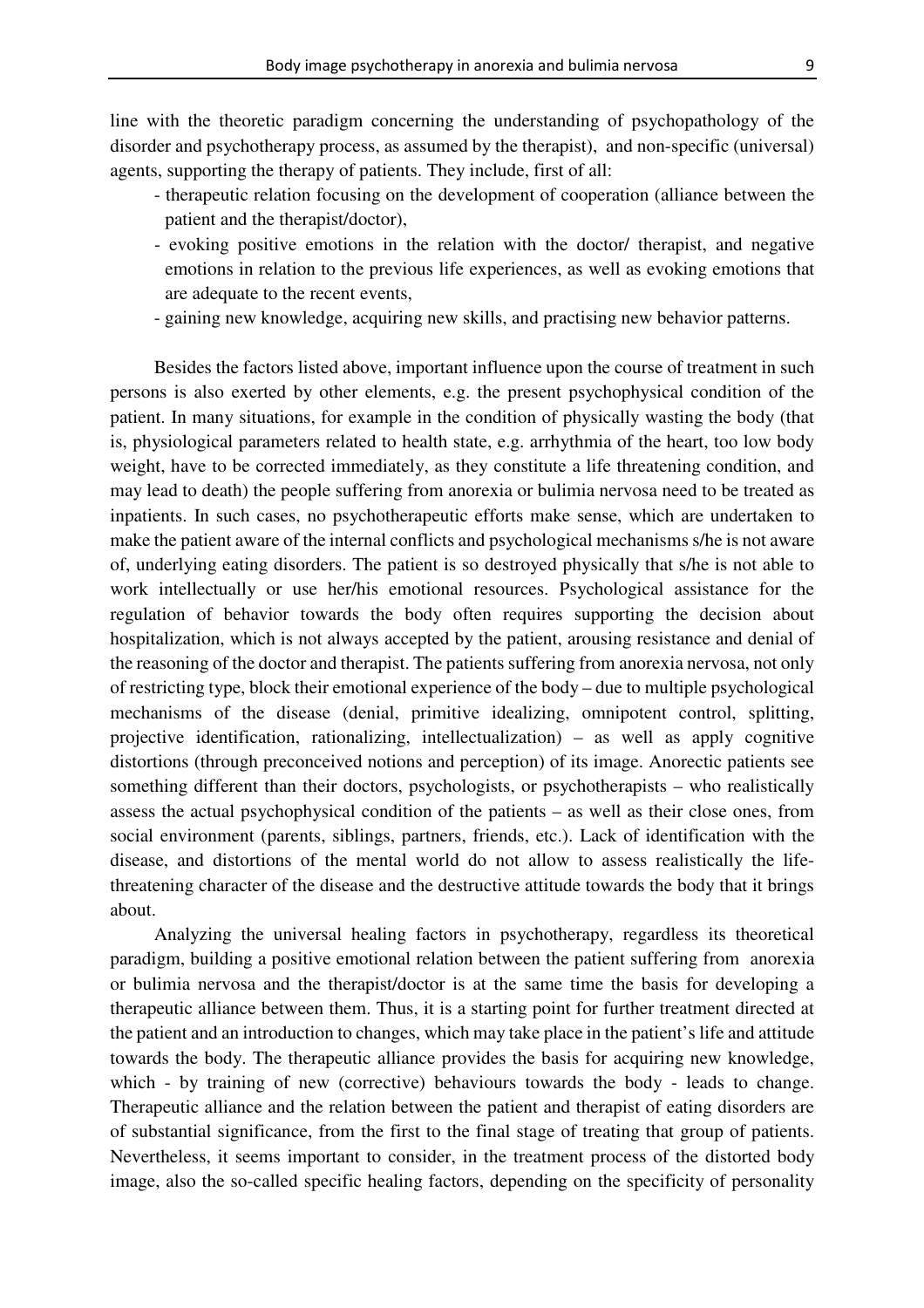structure and psychological characteristics of the person suffering from the disturbances discussed.

Empirical studies directed at diagnosing the psychological and socio-cultural predictors of attitudes towards the body have been conducted by the author of this paper on the population of 121 women, age range 20-26 yrs, suffering from eating disorders. The studies have been described, together with results, in a complex manner in the monograph entitled *Postawy i zachowania wobec własnego ciała w zaburzeniach odżywiania* (Attitudes and behaviour towards the body in eating disorders), published in 2014 by Wydawnictwo Naukowe PWN[1]. This paper presents only that aspect of results of own studies, which became the basis for reflections upon the proposed model of suggestions worth considering in psychotherapy of distorted body image in patients with anorexia and bulimia nervosa.

#### **Research material**

Due to the goals and topic of this paper, only the basic data will be presented, which allow to provide the characteristics of the study, study group, as well as the research methods applied. Further on, empirical data will be presented, as well as the main proposals resulting from them, for consideration in conducting psychotherapy of body image for persons suffering from anorexia and bulimia nervosa.

#### **Characteristics of the study group**

The selection to the group followed the non-probability principle: 121 women not suffering from eating disorders, age range 20-26 yrs (control); and 121 women, age range 20 to 26 yrs, with medical diagnosis (clinical group) of: anorexia (ICD-10 F50.0;F50.1) including the restricting type (N=29, age: 21.3 yrs BMI=16.7), anorexia – bulimic type (N=30, age:22.3 yrs, BMI=17.8), bulimia nervosa (ICD-10 : F50.2; F50.3; N=30, age: 21.3 yrs, BMI=20.63), psychogenic binge eating disorder (ICD-10: F50.4; N=32, age:24.1 yrs, BMI=24.03).

#### Study procedure

Examinations of individual women with eating disorders took place within the organization structures of ambulatory health care, that is in centres for treatment of eating disorders, which have the following in their structures: day ward for treatment of neuroses and eating disorders, psychiatric outpatient clinics, outpatient clinics for treatment of neuroses.

All the health care unit met similar criteria for provision of medical and psychological services for the above group of patients. The criteria included regular and obligatory checking of the psychophysical condition of study subjects (body mass, BMI and medical check-ups, medical and psychological consultations, as well as dietary consultations, depending on medical recommendations).

As regards the selection of methods for achieving the research aim, besides the psychometric criteria, an important issue was the establishment of criteria for clinical interpretation of research data, obtained via questionnaire and clinical (projective) methods. Those criteria allowed to determine the intensification of all variables studied, in the dimension of: proper – improper for maintaining health (indicating the variable intensification, defined as the so-called clinical level – improper for the health).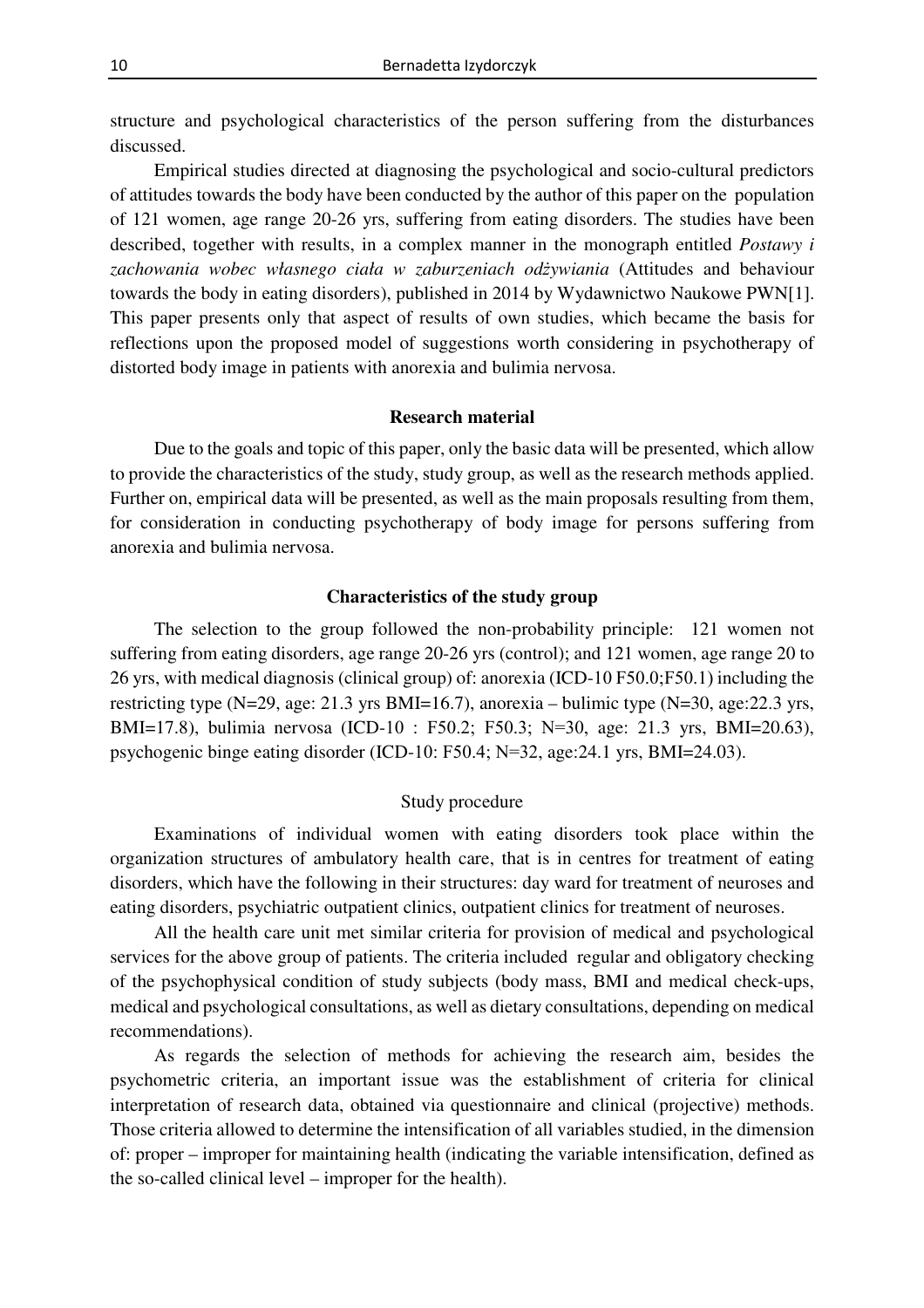The study procedure comprised three stages:

Stage I – pilot study, conducted on the population of 140 Poles, to collect source material for building two study tools, serving the purpose of measuring the study variables included. On the basis of assessing the reliability and integrity, with the application of Cronbach's alpha for items composing the study tools constructed, the structure of factors has been singled out, which form the basis for the Questionnaire for Socioacultural Attitudes Towards Appeareance and Body Image Scale - SATAQ-3[1].

Stage II – studies conducted on the population of 121 women with eating disorders (clinical group), and 121 women without eating disorders (control group), with the application of clinical and psychometric methods [42-45]. In the description of indicators of psychological variables of the own study model (profiles of psychological characteristics and socio-cultural factors), measures of central/main tendencies (mean values and standard deviation) have been considered. Statistical documentation of differences between the clinical group and control allowed to indicate the incorrect intensification level concerning the studied psychological variables in women with eating disorders. Due to the absence of normal distribution, for the purpose of comparison the averages we applied the Mann-Whitney U non-parametric test for two groups, and for comparison of body image indicators – the chi-squared test.

In stage III of the study procedure - cluster analysis by k-means method has been applied for conducting inter-group differentiation in the group of women with eating disorders. As a result of k-means cluster analysis, clusters have been identified, which has been followed by comparisons between them with the ANOVA analysis of variance (F-test by Fisher).

The cluster analysis conducted indicated the existence of four differentiating clusters in the studied population of 121 Poles with eating disorders.

Detailed description of the organization of research, the study group, as well as study procedure has been provided in the monograph by the Author, published in 2014 [1]. The studies were conducted in the years 2007-2012 in neuroses treatment centres, eating disorders treatment centres, mental health outpatient clinics, and outpatient clinics for treatment of neuroses, all located in Poland. Consent has been granted for conducting the study, from the Ethics Committee of the Faculty of Education Studies and Psychology of the University of Silesia (Komisja Etyki Wydziału Pedagogiki i Psychologii Uniwersytetu Śląskiego w Katowicach).

#### **Research methods**

Clinical and psychometric methods have been applied in the study. Each study subject participated in a multi-stage psychological examination, carried out in the outpatient clinics, in which the treatment of every study subject was subsequently applied. The time of psychological examination comprised a cycle of at least three psychological consultations. The study methods that were important due to the topic of the study comprised:

- 1) clinical history taking (measurement of body mass index BMI, socio-demographic data: age, sex, place of residence, marital status)
- 2) body image drawing (measurement of body image indicators: body scheme and body orientation – awareness of body limits)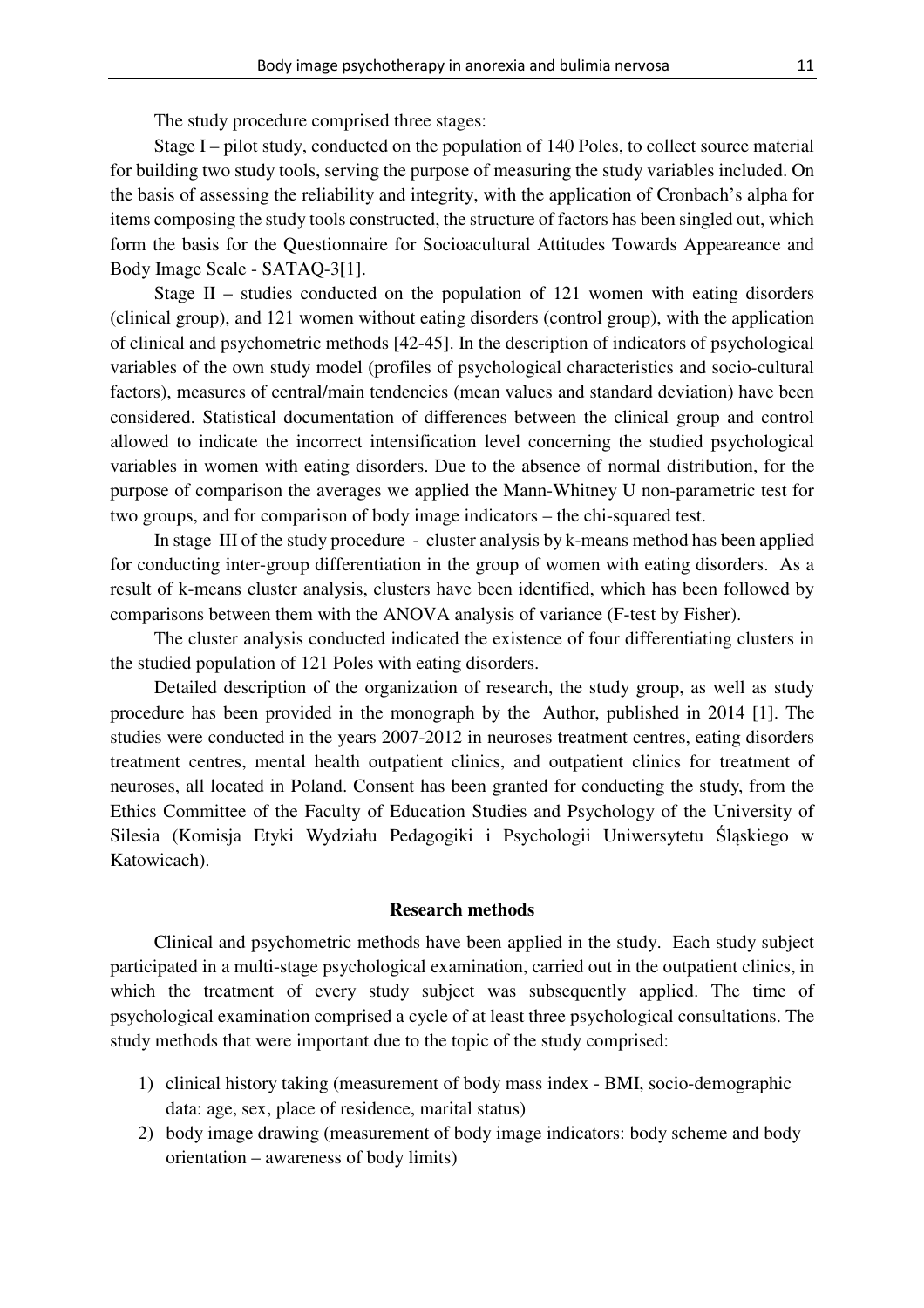- 3) Contour Test (Contour Drawing Rating Scale) developed by Thompson and Gray measurement of self-assessment of body image [41]
- 4) EDI (Eating Disorder Inventory) developed by D. Garner (adapted by C. Żechowski) measurement of psychological traits typical for persons with eating disorders [37,38]. The following psychological variables have been measured: dissatisfaction with the body, interoceptive awareness, "bulimic" thinking, perfectionism, self-esteem – feeling incompetent and inefficient, interpersonal relations – uncertainty and distrust attitude, fear of gaining weight (strive for being slim), fear of one's own maturity [4, 42, 44]
- 5) The Questionnaire of Socio-cultural Attitudes Towards Appearance Scale 3, SATAQ-3 developed by Kevin Thompson et al.) – measurement of socio-cultural attitudes concerning the attitudes and behaviour towards the body [45].

#### **Results**

The obtained results of the research have certain limitations imposed, e.g. due to the crosssectional rather than longitudinal studies, specificity of the study group: age and sex (comprising only women being young adults, omitting other age categories), as well as the selection of research tools. The exclusion and control of the above factors at the time of undertaking own studies was not possible, while the selection of tools for measuring psychological variables stemmed from the source material, which confirmed the justifiability of using the clinical and psychometric method applied, among others the Eating Disorder Inventory (EDI), in the study procedure. In planning the problems to be studied in future research concerning the area discussed, it is worth considering the factors mentioned above, which take into account – among other things – the difference in age range, measurement of studied variables both in women and in men with eating disorders.

Nevertheless, the own studies reported here constitute the empirical material that has been rarely verified in Polish research concerning eating disorders. Their innovative character results, for example, from the attempt to isolate from the 121 study subjects the psychological types of women suffering from anorexia, bulimia, or binge eating disorder.

Figure 1 presents the mean values of standardized results only for those psychological and socio-cultural variables, which significantly differ for the defined four clusters of subjects.

Due to the substantially different distribution and intensification of psychological and socio-cultural variables in individual clusters of women in the study group, those clusters have had names attached, as follows: neurotic type (cluster one), perfectionist type cluster two), impulsive type (cluster three), and juvenile-narcissistic type (cluster four).

On the basis of the description of data obtained via clinical method (history taking, observation, projective tests, psychodynamic diagnosis of personality structure) clinical characteristics of the studied psychological and socio-cultural variables has been prepared for four psychological types of women suffering from anorexia and bulimia nervosa (Tab.1).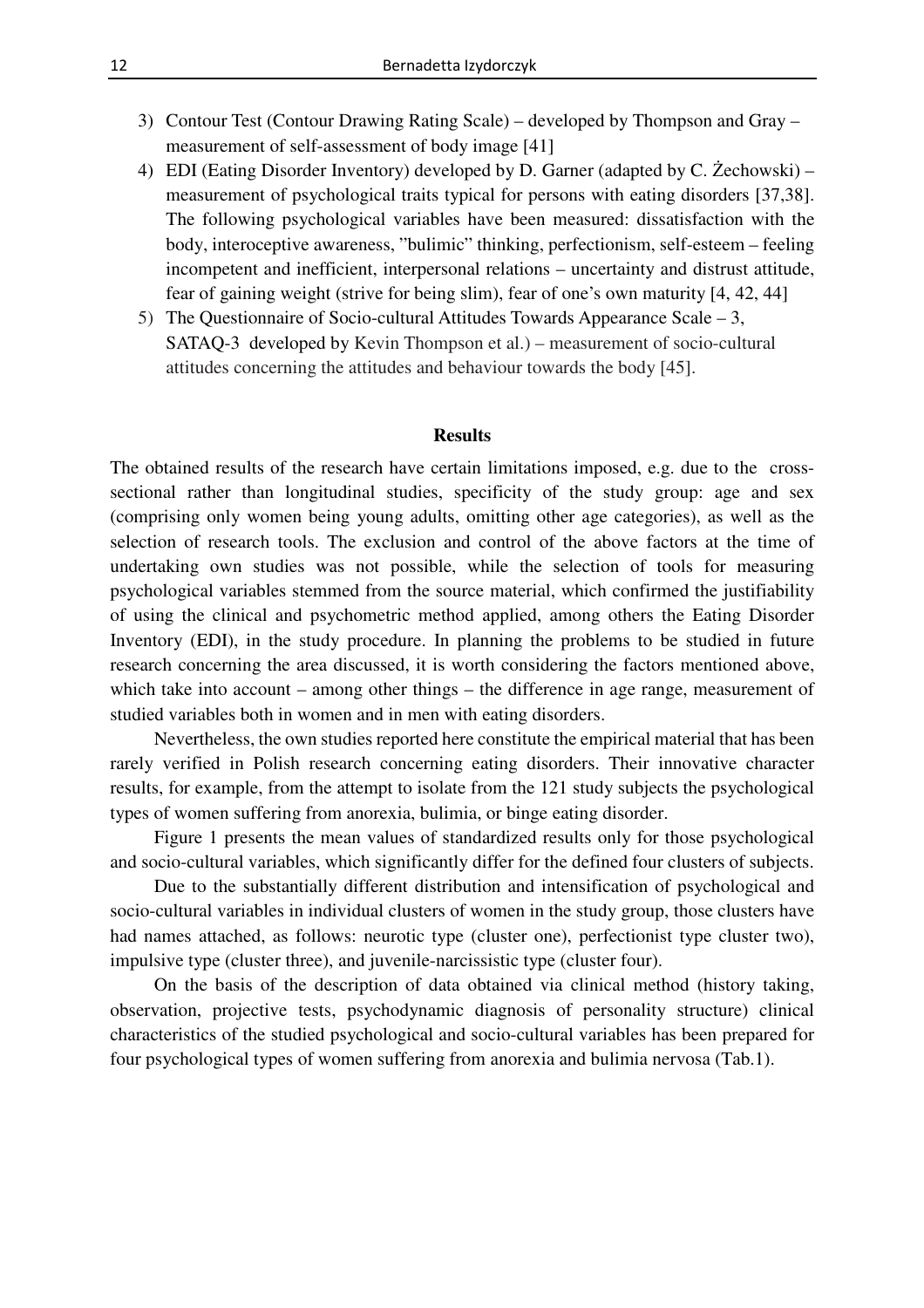

Fig.1. **Results of cluster analysis by the k-means clustering. The presentation of significantly differentiating standardized mean values, concerning psychological and socio-cultural variables in the studied population of Polish women suffering from eating disorders (N=121).**

| Neurotic type                                                                       | Perfectionist type                                                              | Impulsive type                                                                                       | Juvenile-narcissistic type                                                           |
|-------------------------------------------------------------------------------------|---------------------------------------------------------------------------------|------------------------------------------------------------------------------------------------------|--------------------------------------------------------------------------------------|
| Elevated level of<br>dissatisfaction and lack<br>of acceptance of one's<br>own body | High level of<br>dissatisfaction and lack<br>of acceptance of one's<br>own body | High level of dissatisfaction<br>and lack of acceptance of<br>one's own body                         | Very high level of<br>dissatisfaction and lack of<br>acceptance of one's own<br>body |
| Domination of ideal body<br>image over one                                          | Domination of ideal body<br>image over one                                      | Domination of ideal body<br>image over one                                                           | Domination of ideal body<br>image over one                                           |
| Correct or slightly<br>reduced interoceptive<br>awareness                           | Markedly reduced<br>(incorrect) interoceptive<br>awareness                      | Markedly reduced<br>(incorrect) interoceptive<br>awareness (substantial<br>deficits in that respect) | Markedly reduced<br>(incorrect) interoceptive<br>awareness                           |

Table 1. **Clinical characteristics of psychological variables in psychological types of women with eating disorders (N=121).**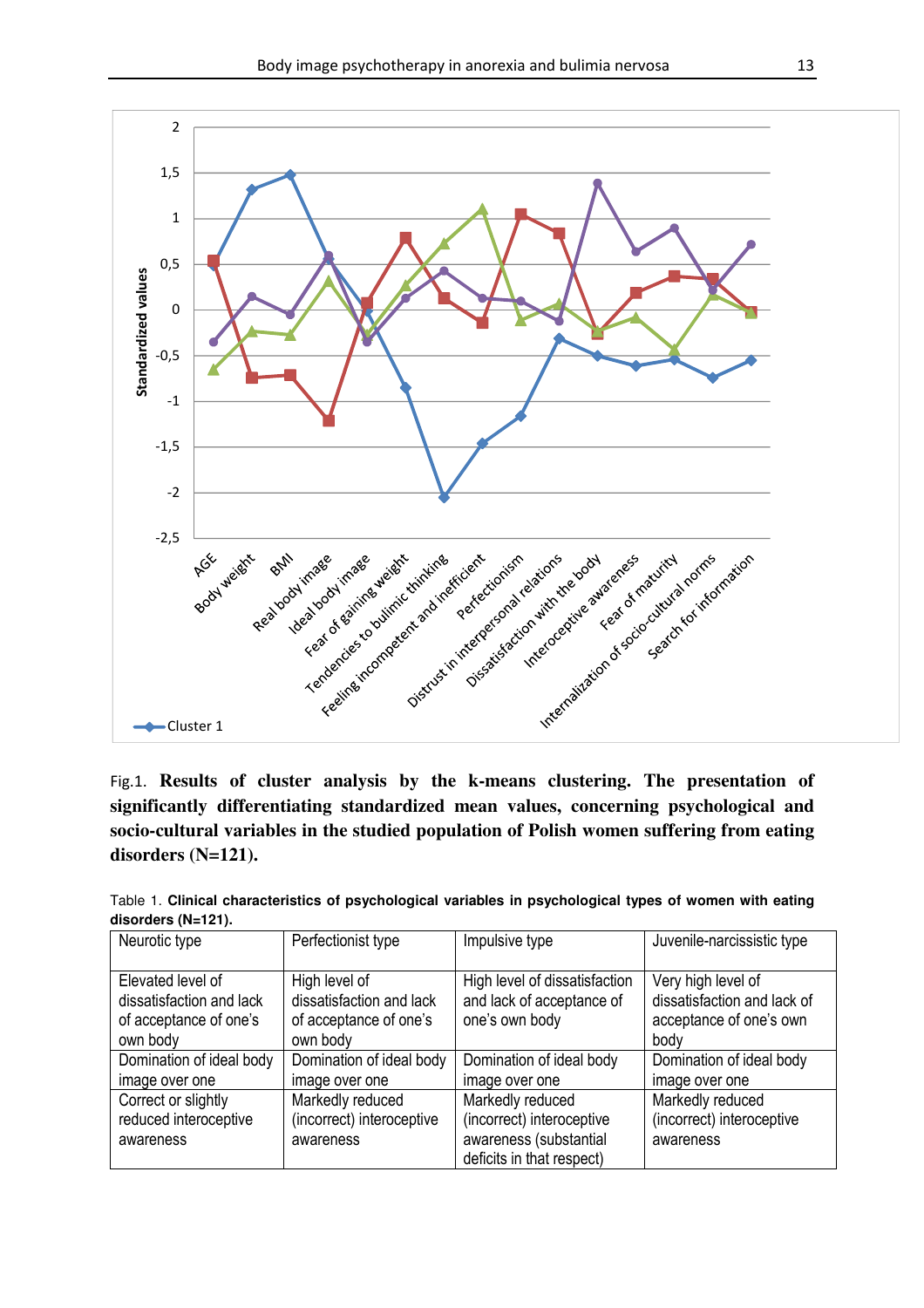| Correct or slightly<br>elevated level of<br>perfectionism | Very high level of<br>perfectionism                    | Very high level of<br>perfectionism (abnormal for<br>maintaining health) | High level of perfectionism<br>(abnormal for maintaining<br>health) |
|-----------------------------------------------------------|--------------------------------------------------------|--------------------------------------------------------------------------|---------------------------------------------------------------------|
| Slightly elevated fear of<br>gaining weight               | Very high level of fear of<br>gaining weight           | High level of fear of gaining<br>weight                                  | Elevated fear of gaining<br>weight                                  |
| Bulimic thinking - within<br>norm or slightly elevated    | Bulimic thinking - within<br>norm or slightly elevated | Highly elevated bulimic<br>thinking                                      | Bulimic thinking - within<br>norm or slightly elevated              |
| Self-assessment -<br>correct result                       | Self-assessment -<br>correct result                    | Self-assessment - incorrect<br>result - indicating                       | Self-assessment - correct<br>result                                 |
|                                                           |                                                        | significantly reduced self-<br>esteem - feeling valueless                |                                                                     |
| Interpersonal relations -<br>without too much             | Feeling of uncertainty<br>and distrust in              | Feeling of uncertainty and<br>distrust in interpersonal                  | Feeling of uncertainty and<br>distrust in interpersonal             |
| uncertainty and distrust                                  | interpersonal relations                                | relations                                                                | relations                                                           |
| Very high level of fear of<br>maturity                    | Very high level of fear of<br>maturity                 | Fear of maturity within<br>norm                                          | Very high level of fear of<br>maturity                              |
| Very high level of                                        | High level of                                          | Very high level of                                                       | High level of Internalization                                       |
| Internalization of socio-<br>cultural norms promoting     | Internalization of socio-<br>cultural norms promoting  | Internalization of socio-                                                | of socio-cultural norms<br>promoting accepted                       |
| accepted standards of<br>body image                       | accepted standards of<br>body image                    | cultural norms promoting<br>accepted standards of body<br>image          | standards of body image a                                           |
| Psychodynamic                                             | Psychodynamic                                          | Psychodynamic diagnosis                                                  | Psychodynamic diagnosis -                                           |
| diagnosis - personality                                   | diagnosis - personality                                | - personality traits:                                                    | personality traits:                                                 |
| traits: obsessive and                                     | traits:obsessive and                                   | borderline, histrionic,                                                  | narcissistic, obsessive-                                            |
| compulsive, timid                                         | compulsive, anankastic,<br>narcisistic                 | obsessive-compulsive                                                     | compulsive, timid                                                   |
| Personality structure                                     | Personality structure of                               | Personality structure of                                                 | Personality structure with                                          |
| with neurotic traits                                      | borderline type,<br>psychotic                          | borderline type                                                          | neurotic traits                                                     |
| Anorexia and bulimia<br>nervosa                           | Anorexia: restricting<br>type, bulimic type            | Bulimia nervosa                                                          | Anorexia, bulimia nervosa                                           |
| Clinical data from history                                | Clinical data from history                             | Clinical data from history                                               | Clinical data from history                                          |
| taking: absence of traces<br>of self-mutilation, chronic  | taking: absence of<br>traces of self-mutilation,       | taking confirm the<br>occurence of various                               | taking: absence of traces of<br>self-mutilation, chronic            |
| diseases, abuse of                                        | chronic diseases, abuse                                | chronic diseases in a                                                    | diseases, psychic                                                   |
| psychoactive or                                           | of psychoactive or                                     | substantial number of                                                    | (psychological) traumas                                             |
| behavioral substances,                                    | behavioral substances                                  | subjects (e.g. concerning                                                | experienced and revaled in                                          |
| absence of psychic                                        | (including alcohol) as                                 | reproductive organs,                                                     | history taking and/or                                               |
| (psychological) traumas<br>as well as violence            | revealed in history<br>taking, behavioral              | alimentary tract), body<br>injuries (often self-                         | continued situation of<br>violence (psychic, physical,              |
| (psychic, physical,                                       | dependencies, absence                                  | mutilation), dependence on                                               | sexual) experienced by                                              |
| sexual) revealed in                                       | of psychic                                             | psychoactive substances                                                  | many subjects in their                                              |
| history taking. The study                                 | (psychological) traumas                                | (including alcohol),                                                     | environment.                                                        |
| subjects - at the time of                                 | as well as physical and                                | behavioral dependencies,                                                 | The study subjects $-$ at the                                       |
| history taking - were for<br>at least 6 months in a       | sexual violence in the                                 | psychic (psychological)                                                  | time of history taking - were<br>for at least 6 months in a         |
| relation, their partnership                               | past. In history taking<br>many subjects provide       | traumas experienced in the<br>past and/or continued                      | relation.                                                           |
| relations had varying                                     | information about losses                               | situation of violence                                                    |                                                                     |
| lengths.                                                  | of emotionally close                                   | (psychic, physical, sexual)                                              |                                                                     |
|                                                           | persons in childhood,                                  | experienced by many                                                      |                                                                     |
|                                                           | long term separation                                   | subjects in their<br>environment.                                        |                                                                     |
|                                                           | (from 3 to 6 months, to a<br>few years) from a         | The study subjects $-$ at the                                            |                                                                     |
|                                                           | parent, experiencing                                   | time of history taking -                                                 |                                                                     |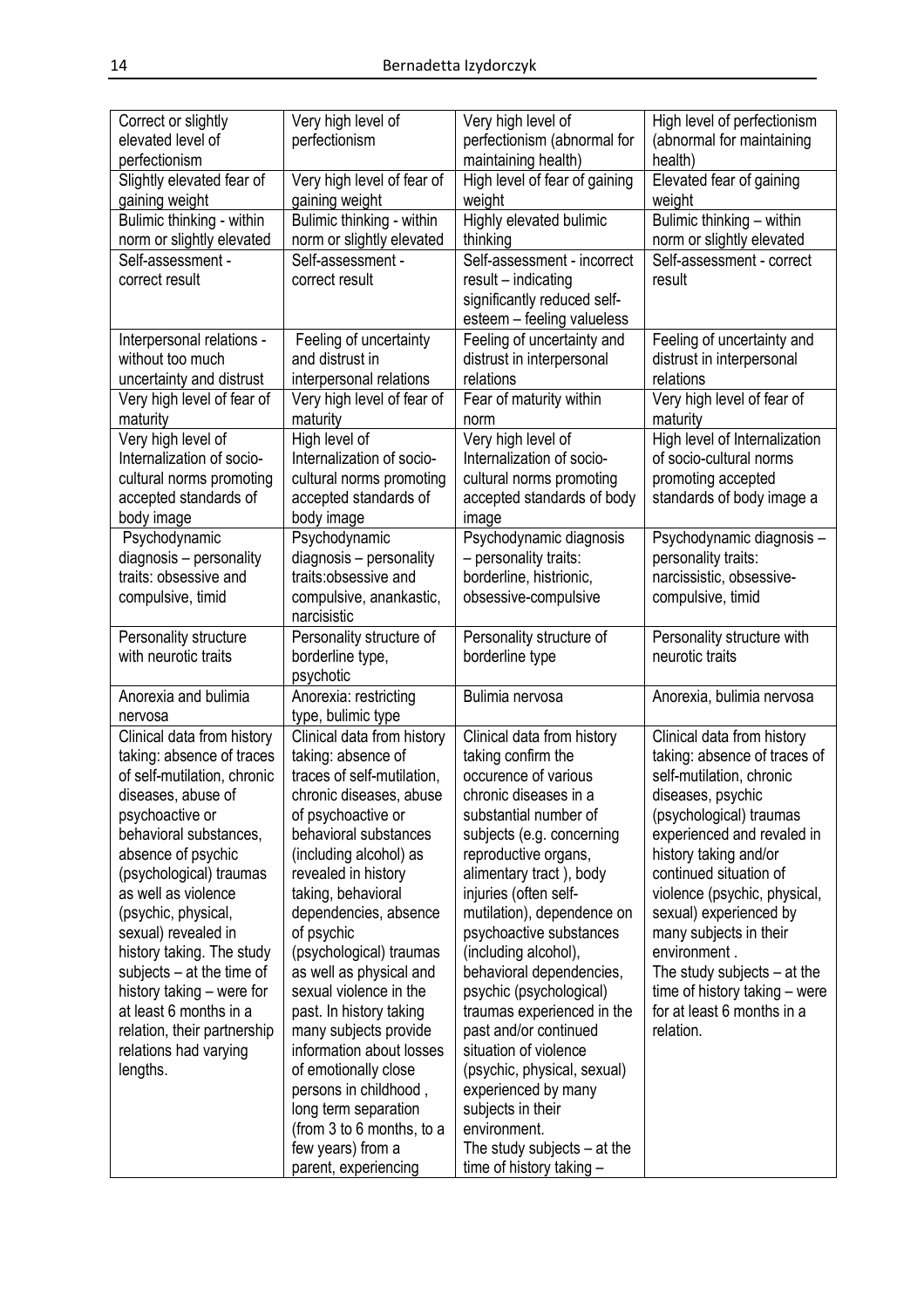| psychic violence.<br>Episodes of using<br>psychoactive<br>substances in order to | were for at least 6 months<br>in a relation. |  |
|----------------------------------------------------------------------------------|----------------------------------------------|--|
| keep body weight in line<br>with the need to have                                |                                              |  |
| idealized body image.<br>The study subjects $-$ at<br>the time of history taking |                                              |  |
| - were in a relation for<br>no more than 6 months,<br>or had no partners.        |                                              |  |

#### **Discussion**

On the basis of the statistical analysis of results obtained from psychometric and clinical methods, as well as the clinical characteristics of selected data from history taking and medical documentation, the initial report has been prepared, concerning the main directions of therapeutic action concerning correcting the distorted body image in study subjects. In that image – irrespective of the cluster which the subjects represent – high level of dissatisfaction with one's own body dominates, with simultaneous desire to have an ideal body image (not adequate to the BMI). The remaining psychological and socio-cultural variables, as well as the selected clinical indicators (data from clinical interview) provide the psychological characteristics of women from the four psychological types, in a diverse manner [Tab.1]. Taking into account the above data I considered that different configuration of psychological and socio-cultural variables in respective clusters may be of importance for the specificity and efficiency of the process of psychotherapy of body image distortions in patients with anorexia and bulimia.

In the first stage of therapy, when building the therapeutic alliance and health-promoting motivation for treatment, we usually make decisions concerning a further stage of therapeutic management of the patients discussed here. Together with the reference to the obtained results of own studies, as well as the obtained psychological typology of women with anorexia and bulimia nervosa, certain guidelines have been suggested for undertaking psychotherapeutic actions in the treatment process of the presented group of patients. Because of the proposal, concerning also the inclusion of behavioral-cognitive techniques, as well as psychodramatic ones, in the therapeutic management of distorted body image, conducted applying psychodynamic approach (individual and group therapy), the proposed therapeutic approach has been called integrative. Presented below is the proposal of main suggestions to be considered, as those which may support the psychotherapy process in case of body image distortions in women with anorexia and bulimia, depending on the psychological type they represent. Regardless the differences in that process, indicated below, it is worth noting that at the forefront of treatment are the non-specific (universal) agents, which refer to the development of empathic relation between the therapist (psychologist) and the patient, based on the authenticity and openness of relations. They are considered to be significant in all therapeutic approaches. Starting to build the therapeutic alliance, we should take into account – as part of the process of reaching diagnosis – the specificity and type of manifestations, the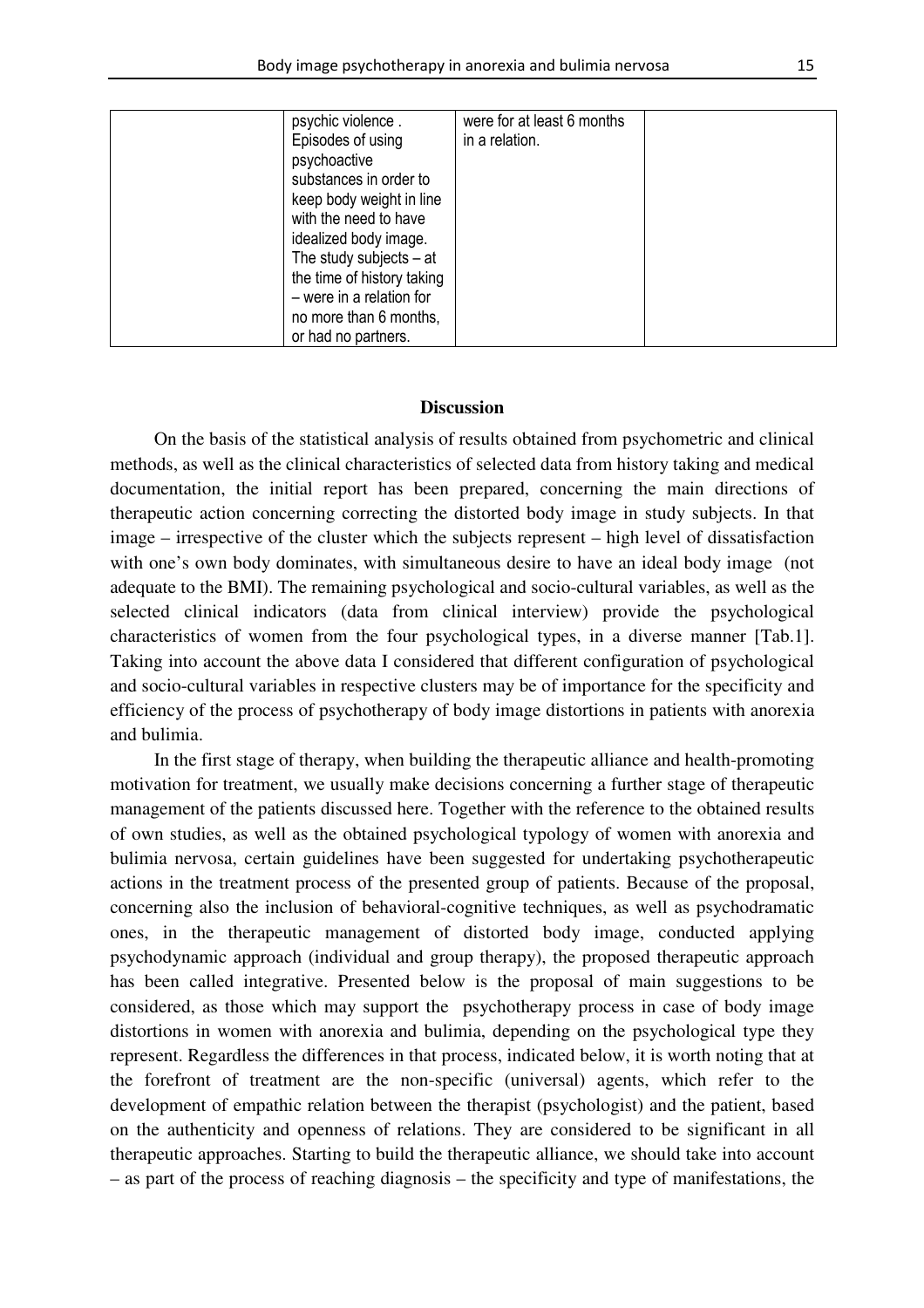diagnosis of emotional, cognitive, and behavioral distortions concerning body image in the ill person. Moreover, irrespective of the proposed actions that support the process of psychotherapy of body image distortions, taking into account the psychological types identified, the treatment process invariably involves the necessity of monitoring - by medical personnel – of body weight and somatic state of patients with symptoms of anorexia and bulimia nervosa.

# Proposals and remarks for consideration in activities that support the process of psychotherapy of body image distortions in women of neurotic and juvenile-narcissistic type.

Taking into account the configuration of psychological and socio-cultural variables, the age of subjects (late adolescence, young age) it can be assumed that the level of the profile of psychological traits, socio-cultural variables and symptoms may confirm the neurotic features of personality structure in the women representing the two psychological types discussed. Taking into account the age of subjects, it may be assumed that the profound fear of maturity in the subjects may, in a significant degree, block the psychosexual needs and sexual desires, connected with achieving separation abilities and individualization (the complex identity and personality of the adult is formed). This assumption may be confirmed in the literature of the subject, which indicates the importance – in the course of eating disorders in young adults – of psychological mechanism of regression (via symptoms) to earlier phases of development, among them the unsolvable oedipal complex (S. Freud) or the phase of separation and individualization (M. Mahler). The ambivalence – resulting from the age of adolescence and youth – in thinking, emotional experiencing, and behaviour of patients may activate in them the anorectic symptoms, destroying the body from the level of regression to oedipal phase, which is usually connected with blocking the functioning of the sexual drive sphere in a person. The bodily manifestation often becomes a symbol of denied and blocked conflicting content, pertaining to sexual drive and the separation-individualization process [1, 3, 4, 7-10, 20-22].

Because of specific functioning of the personality structure, qualified acc. to study results to the so-called neurotic structure [8], women belonging to neurotic and juvenile-narcissistic type may have the possibility of disclosing the following, also in the psychotherapy process: neurotic defence mechanisms, stable ego (correct testing of reality, absence of distortion of body limits, and identity disorders). Thus, from the beginning of the psychotherapy process, better conditions and indications for insight-oriented psychotherapy exist, also as regards work concerning body image and experiencing of one's own corporeality.

Disease manifestations (often connected with the body) are a symbolic reflection of internal conflicts, to a large degree. As can be concluded from own studies, distorted body image (negation of the real body image) is also largely influenced by internalization and pressure of socio-cultural factors (particularly mass media). Psychodynamic therapy, insight-oriented therapy, individual or group therapy are processes, which the patients suffering from anorexia or bulimia - due to neurotic structure of personality and configuration of psychological traits can cope with. Work with the body may be supported here by techniques of action, in particular psychodrama and behavioral-cognitive techniques. Stable ego and absence of identity disorders, together with neurotic defence mechanisms provide the basis for receiving and passing information about the patient's body in a therapeutic relation understood as "a meeting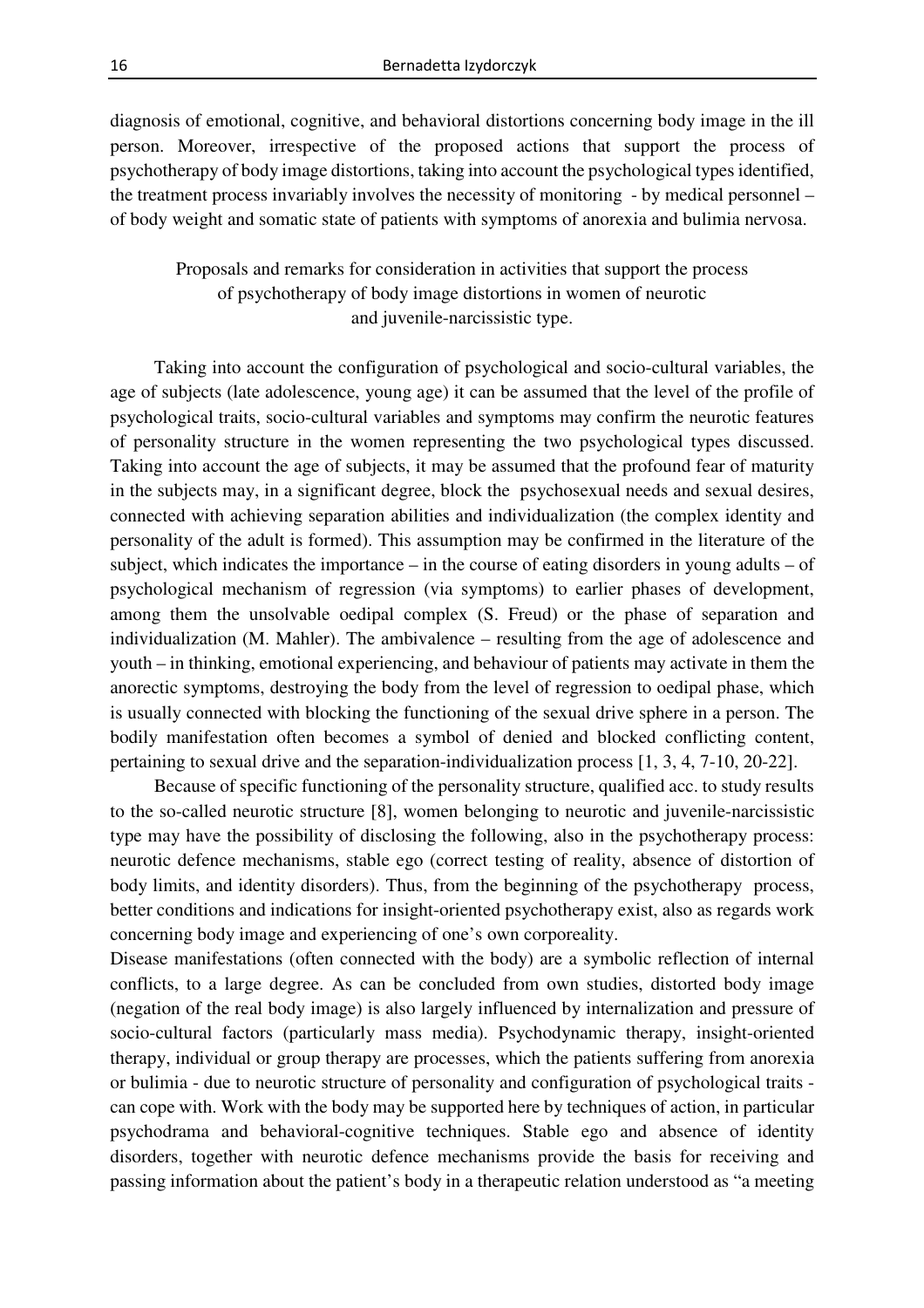of two bodies: that of the patient and that of the therapist". This entails that the body is not –for both participants in that relation – a source of strong and massive transferences and countertransferences, which are manifested by the fact that the impressions of the patient and therapist in the therapeutic relation do not resemble a "heavy and murderous battle between various internal conditions and emotions". The therapist, experiencing strong and various emotions in relations with the patient, usually does not reveal in the counter-transference those, which may be compared in descriptions to the loss (disintegration) of her/his own corporeal identity (significant difficulties in experiencing the borders of one's own body, disintegration in experiencing stimuli and sensations coming from the body). In the relation with the patient, the therapist usually has impressions that are adequate to the sensations coming from her/his own body, is able to differentiate them and separate them from the bodily sensations of the patient, maintaining ego-dystonic attitude to the analyzed emotional relation with the patient's experienced corporeality. On the one hand, there is empathy and understanding of the bodily experiences discussed with the patient, on the other hand it is possible for the therapist to experience her/his own corporeality – adequately to the situation of therapeutic relation – and to maintain the distance to the bodily experiences and manifestations presented by the patient. The patient's body and the therapist's body are two separate beings, going through their own experiences.

In the group of female subjects discussed, what dominates is a substantial idealization of the body and denial of the real image of one's own body which – due to the strong socio-cultural influence demonstrated in the study – confirms the need to be considered in the foreground of insight-oriented therapy dealing with psychological mechanisms of disorders (symbolic functions of a disease symptom), as well as paying attention to the importance of internalization of socio-cultural norms and family stories passed through generations, in the process of treatment of the disorders discussed. Insight-oriented therapy will allow to achieve a greater awareness of the patient, regarding the area of conflicts that s/he is not aware of, as the source of self-destructive behaviours towards the body. Due to the specific character of the given period in life, the maintained/preserved ability for reflection upon the world of internal experiences, psychodynamic (focused on the insight) group or individual psychotherapy may constitute an important inspiration for reducing the pathological signs. Enriching the insightoriented therapy techniques with elements of symptom treatment with the use of psychodrama techniques may increase the insight into symbolic meaning of the disease signs. In case of such patients, it is also good to remember the importance of building a proper emotional relation with the patients, and of exploring the properly understood slightly educational attitude, which would provide the patient with signposts in the treatment process, from the position of being an authority (without pushing, but with clearly determined principles and conditions to be met to get healthy).

> Proposals and remarks for consideration in activities supporting the psychotherapeutic process in case of body image distortions in women being of perfectionist and impulsive type

A person with medical diagnosis of anorexia or bulimia, simultaneously manifesting features of a perfectionist or impulsive type, usually presents a psychological characteristics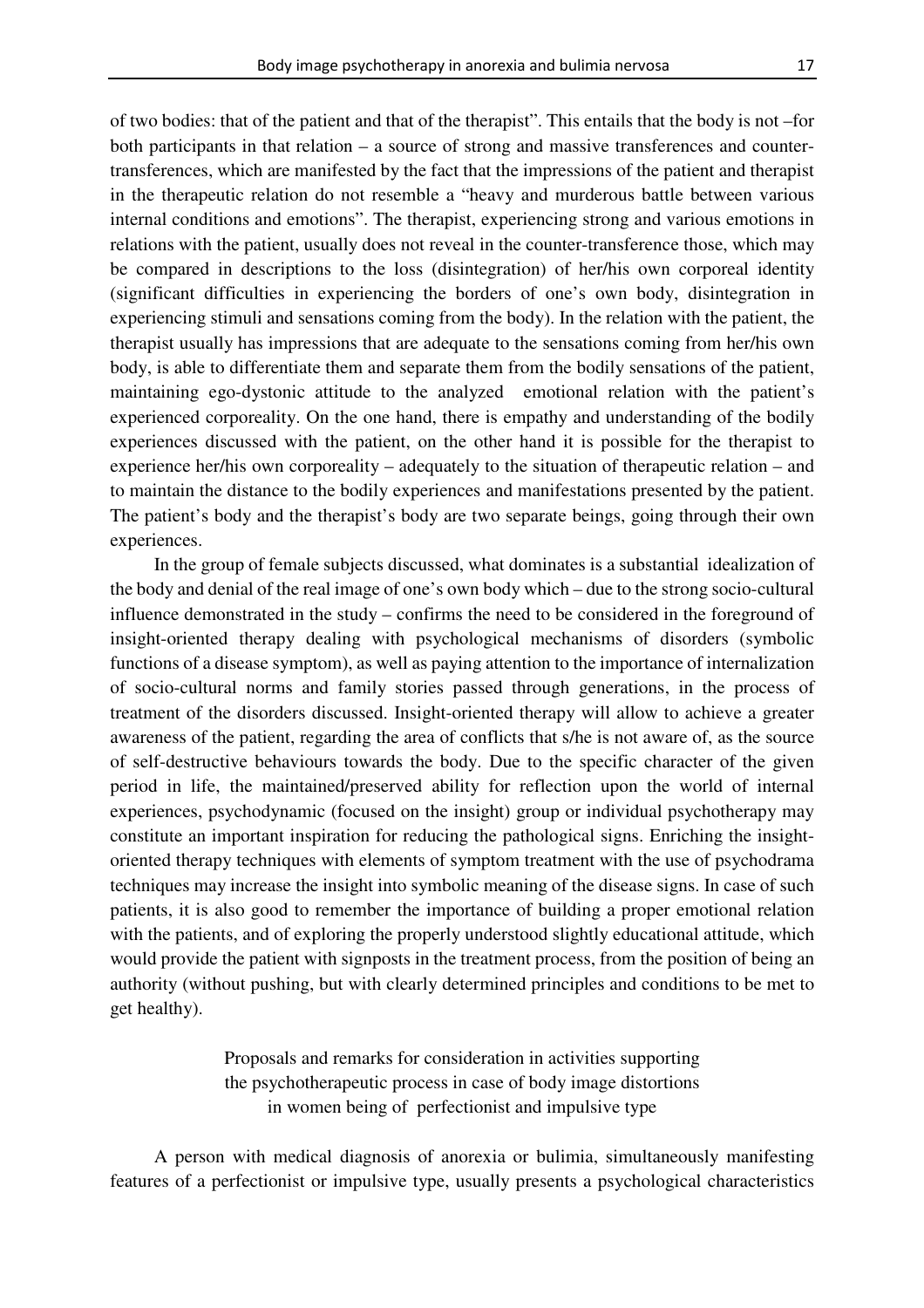which, in the patient's transference, often causes specific sensations and experiences, coming from the body, most often described as: "turmoil in the body", "struggle in the body". In symbolic language, this kind of relation with the body may be described as "a kind of battlefield between various experiences", which the patient also encounters in relation with the doctor or therapist. The patient's corporeality, which often – through defence mechanisms of splitting or projective identification – "cut off" her/his own emotions and sensations, is usually connected with the therapist's experiencing similar body sensations and emotions. Oftentimes, the patient's sensations are characterized by lack of integration of various emotions and stimuli coming from the body. Similar things can happen in the counter-transference sensations of the therapist. The latter can also sense a "confusion" in the emotions felt and bodily sensations experienced. This frequently happens due to domination of splitting mechanisms in that group of patients, as well as the developing relation of transference and counter-transference, based on the mechanisms of projective identification. In experiencing one's own body, the patients with eating disorders, belonging to the psychological type discussed here, often experience high impulsiveness or blocking the emotions and stimuli coming from the body. Configurations of psychological traits and personality structures of impulsive and perfectionist type indicate that personality structure of those patients have the features of borderline and psychotic type of personality organization [1]. The configuration of psychological traits, as well as socio-cultural variables, presented in Table 1, together with clinical characteristics of impulsive and perfectionist type, confirm the presence – in those groups of patients – of very significant emotional and cognitive disturbances in experiencing one's own body, greater than in case of persons belonging to neurotic or juvenile-narcissistic type. The substantial distortions in perception and patterns of thinking concerning body image, occurring in women of the impulsive and perfectionist type, may require longer cognitive reconstruction (that is, learning new things, focused adequately to reality) so that recovery is possible. Of assistance in this process – besides the long term psychodynamic psychotherapy conducted – will also be the cognitive and psychodramatic techniques.

Substantial deficits occurring in the structure of psychological functioning, concerning interoceptive awareness, strong impulsiveness and perfectionism, distrust and uncertainty in interpersonal relations (significant difficulties in building emotional relations with others have been demonstrated) are psychological variables, which seriously impede the use of insightbased therapy as dominating form of treatment. Because of the configuration of psychological variables, it is worthwhile to consider, from the beginning of treatment, the application of longterm psychodynamic therapy, based on building emotional bonds, with delay of work focused on insight into psychological mechanisms of disturbances. In the therapeutic process, it is worthwhile to take into account the behavioral-cognitive techniques, as well as psychodramatic ones, particularly in the work concerning stimulation of low interoceptive awareness, or dealing with recurrence of bulimic symptoms. We begin to build the therapeutic alliance, but the patient does not see herself as having a distorted (cognitively and emotionally) image of the body, when she is not aware of how much she destroys the body by what she is doing, I become her mirror as a therapist, a mirror that serves the purpose of being confronted with the real (selfdestructive) spiritual and bodily condition.

Configurations and intensification of psychological traits in women of the perfectionist and impulsive type are not conducive to quick and efficient course of treatment. Such profiles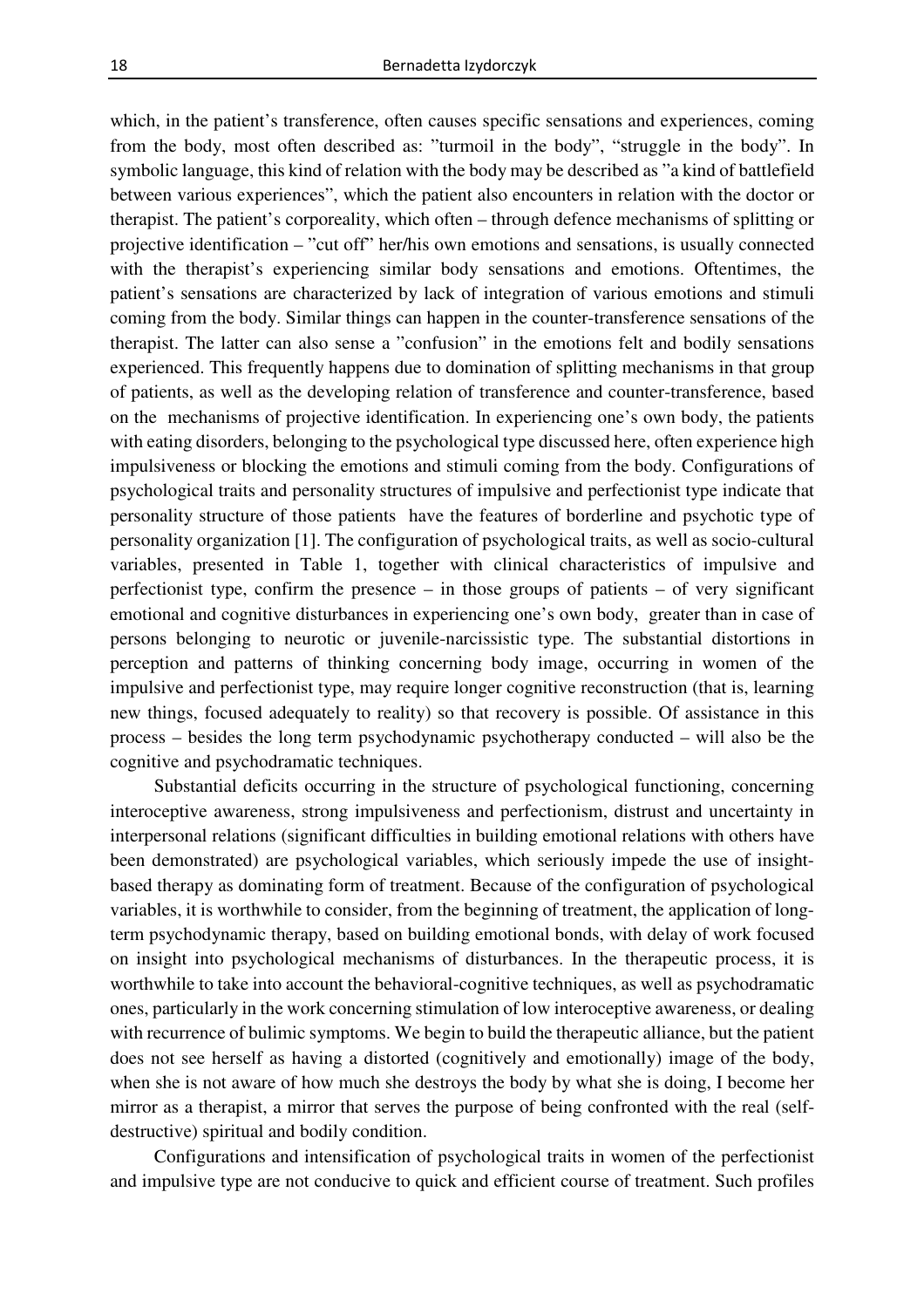of psychological traits are often intensified in ill persons by resistance and by passive forms of expressing aggression to oneself and the surroundings. In the first phase of treatment we pay particular and undivided attention to establishing the criteria of the contract, in which the determination of body weight criterion, and control of medical parameters are indispensable to conduct the psychological work safely. Consent of the patient for regular body weight control and contacts with physicians, in order to monitor the somatic condition and results of tests ordered is a major thing here.

This does not mean, however, that in case of other psychological types this requirement is not valid. Nevertheless, due to the severity of patient's disorders it needs to be particularly stressed. Monitoring of weight and somatic condition by a physician and medical personnel gives the possibility of relieving the therapist from the obligation of controlling the patient's somatic condition, at the same time enabling safe work upon reduction of symptoms and psychological mechanisms of disorders. Oftentimes, the "educational" attitude modeled by the therapist, towards the patient in whom strong anorectic (restricting) or bulimic (impulsive) symptoms are manifested, serve the purpose of protecting the patient's life. A clear message from the therapist that a person is not able to make a realistic assessment not only of her/his weight but also of the emaciated body, is a proposal to provide support in the process of recovery and establishing a contract for treatment.

#### **Conclusions**

In summary of all the study results obtained, we can draw the following general conclusions:

- 1. Depending on the psychological type represented by a person suffering from eating disorders, in the treatment process one can consider various suggestions concerning the application of therapeutic procedures to support the treatment process in case of women with anorexia and bulimia nervosa.
- 2. The configuration of psychological traits of lower perfectionism, impulsiveness, deficits in interoceptive awareness, higher self-esteem (absence of intensified sense of being worthless) in women of the neurotic and juvenile-narcissistic type may support the hypothesis that from the beginning of treatment such persons may be more frequently referred for insight-oriented psychotherapy.
- 3. The configuration of psychological traits in subjects of perfectionist and impulsive type may require psychotherapeutic activities applying psychodynamic approach, focused particularly and in the first place upon building emotional bonds in therapeutic relations. Elements of insight-oriented therapy should be brought in much later, when a positive and substantially grounded (safe) bonds will allow the patient to "accept the content s/he is nescient of" in the consciousness, and turn it into motivation to change.
- 4. In the course of psychodynamic therapy, working on body image distortions in people belonging to all psychological types, it is worth considering the introduction of elements of behavioral-cognitive techniques and/or action techniques (psychodrama).
- 5. Due to the small size of the study group, the presented study results have significant limitations, and conclusions pertaining to the entire population cannot be drawn from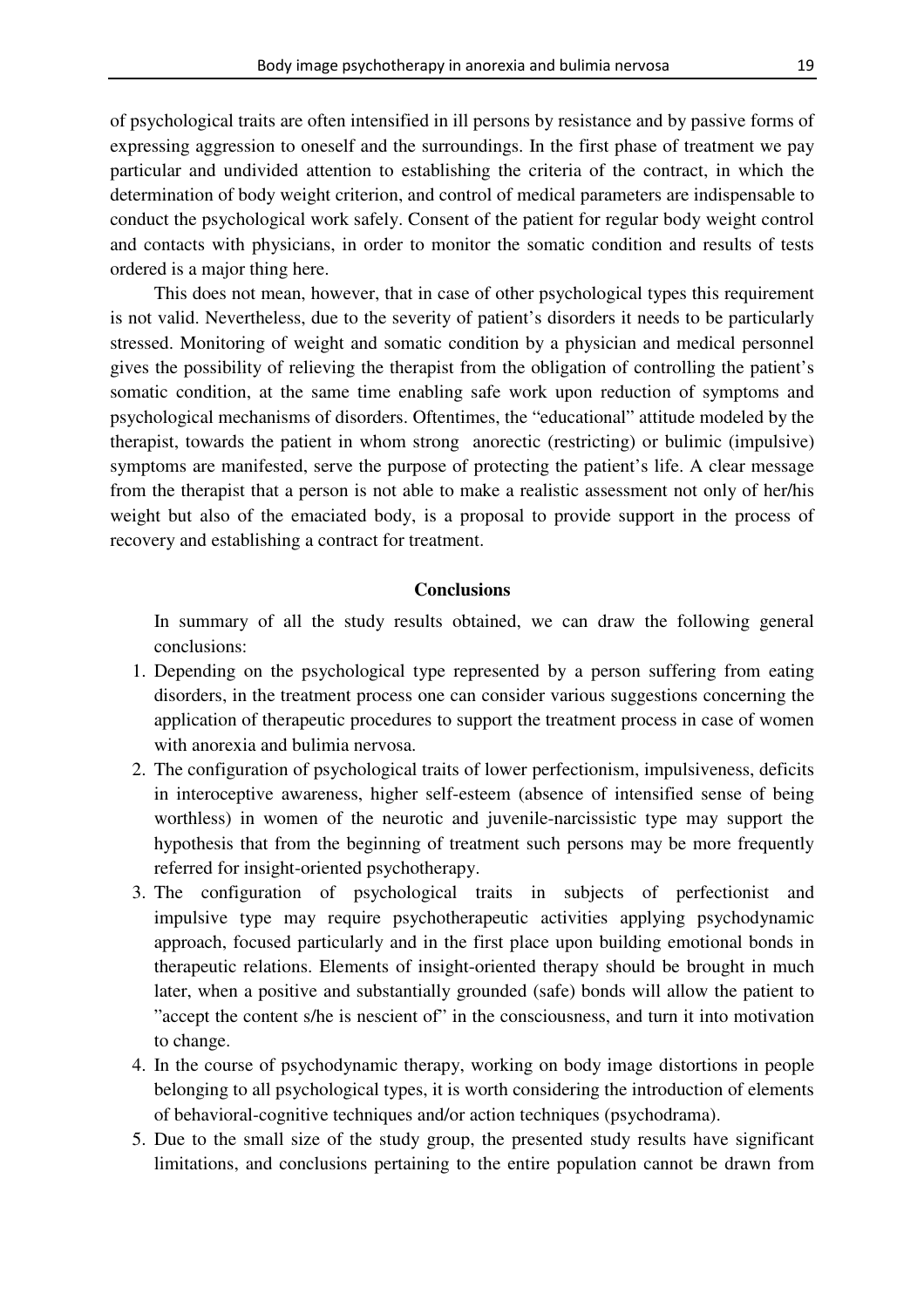them. Nevertheless, they may be a good starting point for further studies in search for factors that would support the psychotherapy of persons with eating disorders.

## **References**

1. Izydorczyk B. Postawy i zachowania wobec własnego ciała w zaburzeniach odżywiania. Warszawa: Wydawnictwo Naukowe PWN; 2014.

2. Schier K. Piękne brzydactwo. Warszawa: Scholar; 2009.

3. Mc Dougall J. Teatr ciała. Psychoanalityczne podejście do chorób psychosomatycznych. Warszawa: Oficyna Ingenium; 2014.

4. Krueger DW. Psychodynamic perspective on body image. W: Cash T, Pruzinsky T, red. Body image. A handbookof theory, research and clinical practice. New York, London: The Guilford Press; 2002, s. 30–37.

5. Krueger DW. Integrating body self and psychological self. Creating a new story in psychoanalysis and psychotherapy. New York–London: Bruner-Routledge; 2002.

6. Thompson JK. Handboock of disorders and obesity. New Jersey: John Wiley/Sons, Inc;2004. 7. Cash F, Pruzinsky T, red. Body image. A handbook of theory, research and clinical practice. New York, London: The Guilford Press; 2004.

8. Izydorczyk B. Postawy i zachowania wobec własnego ciała w zaburzeniach odżywiania. Warszawa: Wydawnictwo Naukowe PWN; 2014.

9. Izydorczyk B. A psychological diagnosis of the structure of the body self in a group of selected young Polish females without eating or other mental disorders. Arch. Psychiatr. Psychother. 2011; 2: 21–30.

10. Izydorczyk B. Selected psychological traits and body image characteristics in females suffering from binge eating disorder. Arch. Psychiatr. Psychother. 2013;1:19–33.

11. Izydorczyk B. A psychological profile of the bodily self characteristics in women suffering from bulimia nervosa. W: Hay P, red. New insights into the prevention and treatment of bulimia nervosa. Croatia: Intech Openaccess Publisher; 2011, s. 147–167.

12. Fredrickson BL, Roberts TA. Objectification theory. Toward understanding women's lived experiences and mentalhealth risks. Psychol. Women Quart. 1997; 21:173–206.

13. Fredrickson BL, Harrison K. Throwing like a girl: Self – objectification predicts adolescent girls' motor performance. J. Sport Social Issues, 2005; 29: 79–101.

14. Thompson JK, Stice E. Thin — ideal internalization: Mounting evidence for a new risk factor for body image disturbance and eating pathology. Curr. Dir. Psychol. Sci. 2001; 10:181– 183.

15. Thompson JK, Smolak L. Body image, eating disorders, and obesity in youth: assessment, prevention, and treatment. Washington. DC: American Psychological Association; 2001.

16. Thompson KJ, Van den Berg P, Roehrig M, Guarda A, Heinberg LJ. The Socjocultural Attitudes Towards Appearance Scale-3 (SATAQ-3). Development and validation. J. Eat. Disord. 2004; 35:293–304.

17. Thompson JK, Berg P. Measuring body image attitudes among adolescents and adults. W: Cash TF, Pruzinsky T. Body image. A handbook of theory, research, and clinical practice New York, London: The Guilford Press; 2002; 142–153.

18. Tiggemann M. Media exposure, body dissatisfaction and disordered eating: television and magazines are not the same. Eur. Eat. Disord. Rev. 2003;11: 418–430.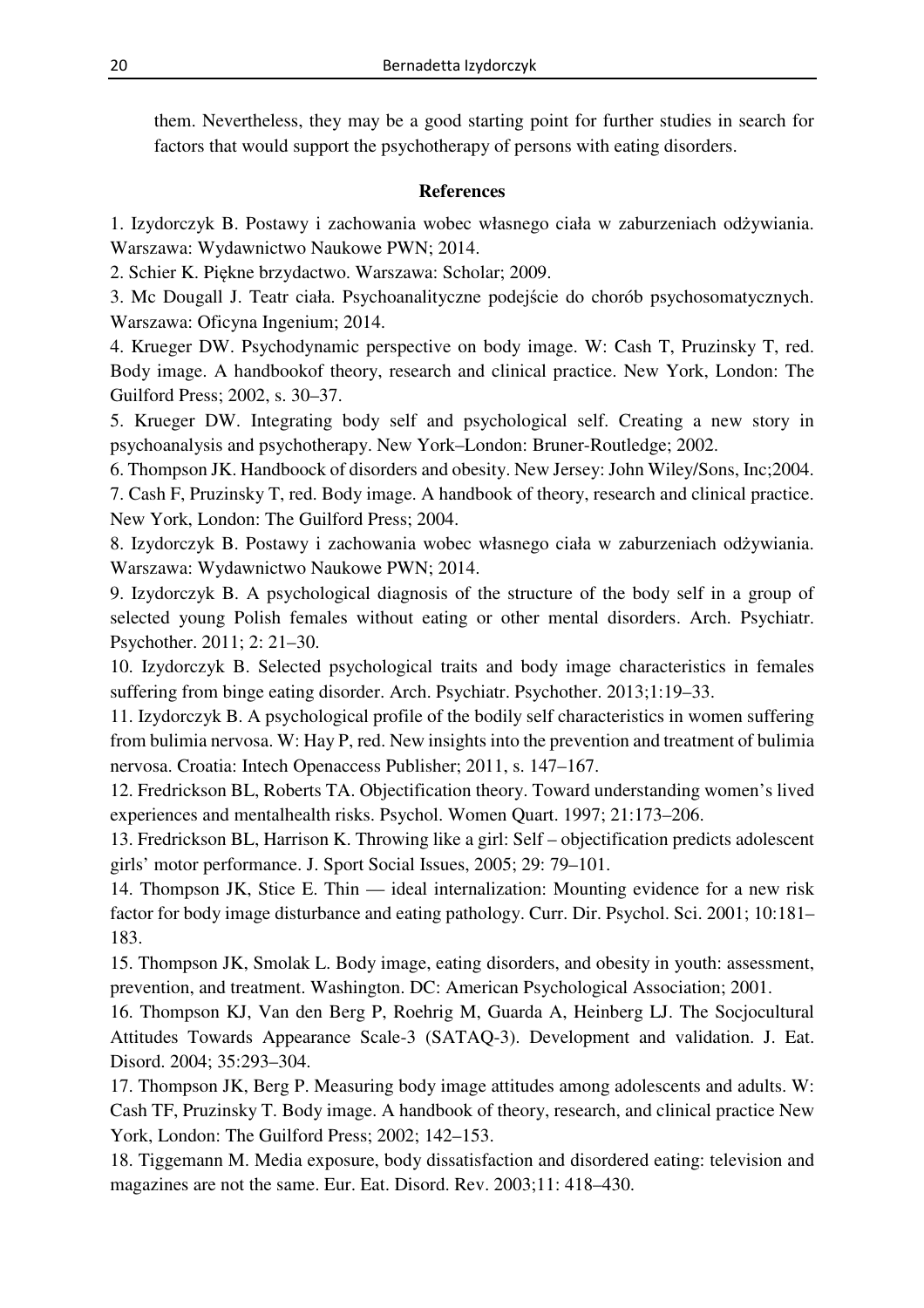19. Mikołajczyk E. Samochowiec J. Cechy osobowości u pacjentek z zaburzeniami odżywiania. Psychiatria Via Medica 2004; tom 1 (2): 91–95.

20. Iniewicz G. Samokontrola i jej uwarunkowania u dziewcząt chorujących na anoreksję psychiczną. Psychoter. 2004;130(3): 45–53.

21. Iniewicz G. Obraz siebie dziewcząt chorujących na anoreksję psychiczną. Psychiatr. Pol. 2005, 39(4): 709–717.

22. Józefik B. Anoreksja i bulimia psychiczna. Rozumienie i leczenie zaburzeń odżywiania się. Kraków: Wydawnictwo Uniwersytetu Jagiellońskiego; 1999.

23. Józefik B. Relacje rodzinne w anoreksji i bulimii psychicznej. Kraków: Wydawnictwo Uniwersytetu Jagiellońskiego; 2006.

24. Józefik B, Iniewicz G, Ulasińska R. Wzory przywiązania, samoocena i płeć psychologiczna w anoreksji i bulimii psychicznej. Psychiatr. Pol. 2010; XLIV(5): 665–676. 25. Józefik B, Pilecki M, red. Leczenie anoreksji i bulimii psychicznej: podejścia, metody, techniki. Kraków: Komitet Redakcyjno-Wydawniczy Polskiego Towarzystwa Psychiatrycznego; 2005.

26. Wyszogrodzka-Kucharska A, Remlinger-Molenda A. Współwystępowanie zaburzeń osobowości zaburzeń odżywiania — opis przypadku pacjentki z bulimią i osobowością nieprawidłową typu borderline. Psychiatr. Psychol. Klin. 2005; 5(2):106–109.

27. Starzomska M. Psychoterapia osób z zaburzeniami odżywiania się. W: Grzesiuk L, red. Psychoterapia. Podręcznik akademicki. Warszawa: Eneteia; 2006: 381–452.

28. Starzomska M. "Spróbuj tylko nas zawieść…" — środowisko rodzinne osób z jadłowstrętem psychicznym i z narcystycznym zaburzeniem osobowości. Kwartalnik Naukowy Fides Et Ratio 2015; 1: 231–242.

29. Starzomska M. "Efekt Bianki": seksualność u kobiet z anoreksją. Kwartalnik Naukowy Fides Et Ratio 2014; 4: 308–318.

30. Mioduchowska A. Obraz własnego ciała a wewnętrzna aktywność dialogowa u kobiet z zaburzeniami odżywiania. Gorbaniuk O, Kostrubiec-Wojtachnio B, Musiał D, Wiechetek M, red. Studia z Psychologii w KUL, tom 18. Lublin: Wydawnictwo KUL; 2012; 175–192.

31. Nitsch K, Prajs E, Kurpisz J, Tyburski E. Obraz ciała i jego zaburzenia. Aspekty teoretyczne w kontekście wybranych jednostek psychopatologicznych. Psychiatr. Psychol. Klin. 2012; 12 (3):176–182.

32. Brytek-Matera A. Postawy wobec ciała a obraz samych siebie u kobiet z zaburzeniami odżywiania się. Badania na gruncie teorii rozbieżności Ja — Edwarda Tory Higginsa. Psychiatr. Pol. 2011; 45: 671–682.

33. Brytek-Matera A. (Nie)świadomość doznań płynących z ciała u osób z zaburzeniami odżywiania. W: Brytek-Matera A, red. Ciało w dobie współczesności. Wybrane zagadnienia z problematyki obrazu własnego ciała. Warszawa: Difin; 2012, s. 66–86.

34. Clarkin F, Fonagy P, Gabbard GO. Psychoterapia psychodynamiczna zaburzeń osobowości. Kraków: Wydawnictwo Uniwersytetu Jagiellońskiego; 2013.

35. Richards LK, Shingleton RM, Goldman R. Siegel D. Thompson-Brenner H. Integrative dynamic therapy for bulimia nervosa: An evidence-based case study. Psychother. 2016; 53 (2): 195–205.

36. Starkman H. An integrative group treatment model for women with binge eating disorder: mind, body and self in connection. Clin. Soc. Work J. 2016; 44(1): 57–68.